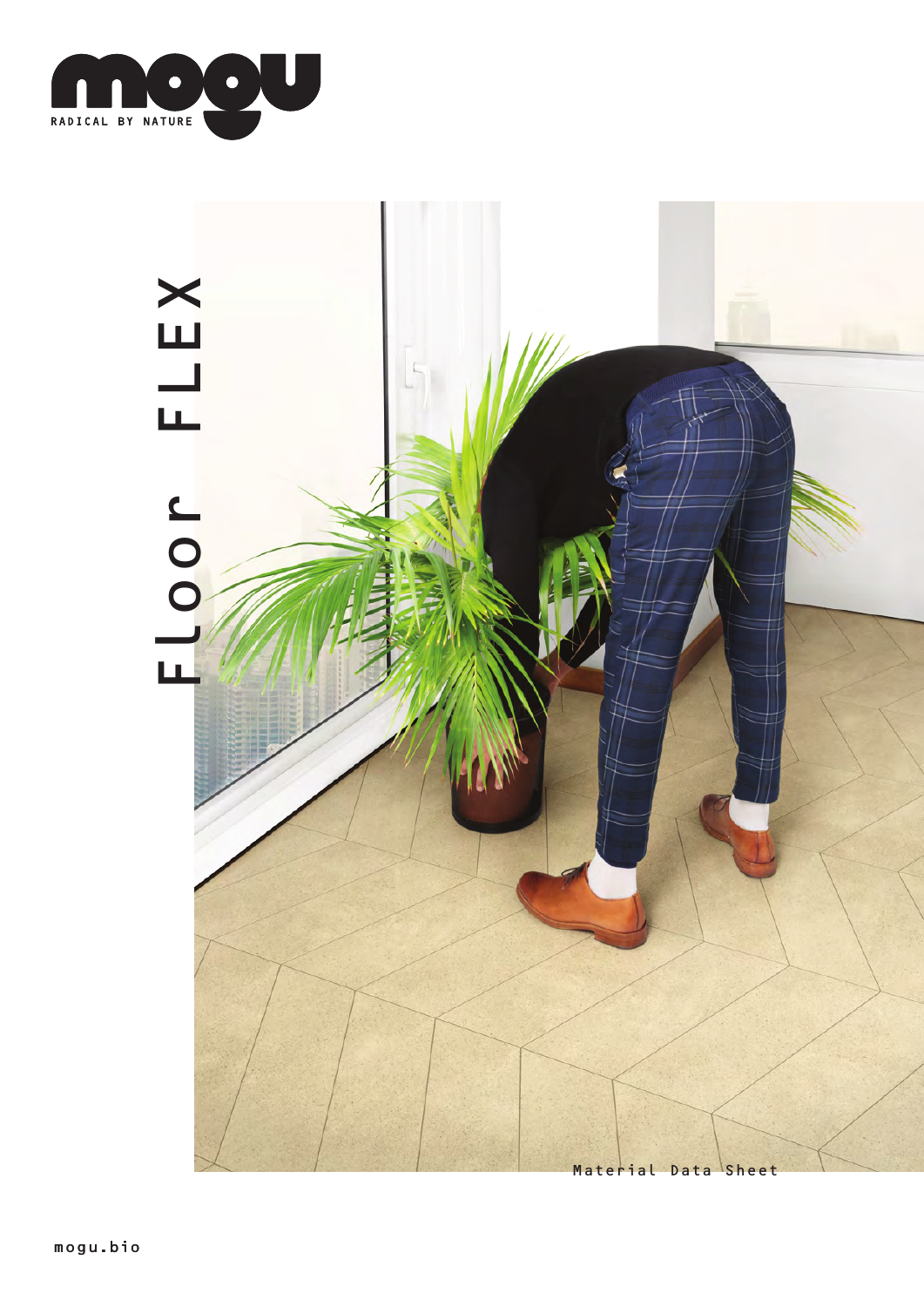#### Dimensions & weight

3) Fleece

backing



recycled PET



30%



MOGU Floor Flex complies to the CE standard EN 14041 / EN 16776\* for Resilient Floor coverings. It is a resilient floor designed to be installed as roll or sheets, similar to any other lineoleum or rubberlike material. It is available in two thicknesses, 1.5 or 2.5 mm, depending on the specific project needs. Beside the essential characteristics required by the standard, MOGU has defined a stringent list of requirements to certify the technical properties of the product. The certifications demonstrate the product's resistance to scratches, heels, detergents, UV and its positive contribution to interior design, in terms of air quality (VOC emissions) and acoustic / thermal comfort.

![](_page_1_Figure_6.jpeg)

## Mogu Floor FLEX

![](_page_1_Picture_0.jpeg)

# Introduction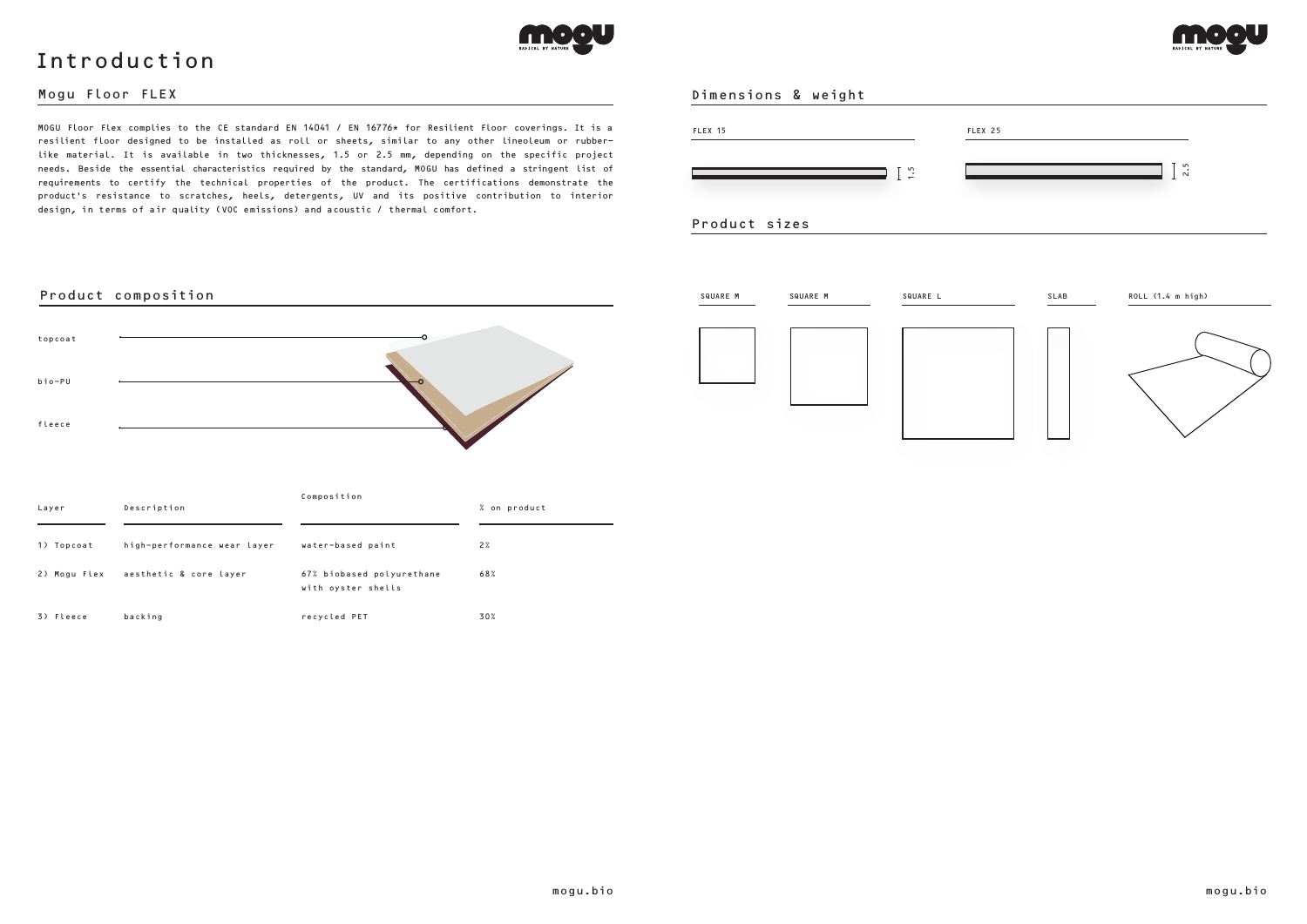### Dimensions & weight

|             | w [mm] | l [mm]    | t [mm] | sqm  | weight [Kg]   |
|-------------|--------|-----------|--------|------|---------------|
| SQUARE S    | 500    | 500       | 1.5    | 0.25 | 0.40          |
| SQUARE M    | 700    | 700       | 1.5    | 0.49 | 0.78          |
| SQUARE L    | 1000   | 1000      | 1.5    | 1    | 1.60          |
| <b>SLAB</b> | 200    | 1000      | 1.5    | 0.2  | 0.32          |
| ROLL        | 1400   | $< 20 m*$ | 1.5    | n/a  | 2.24 /<br>mtl |

# FLEX 15 - Product sizes

MOGU Floor Flex complies to the CE standard EN 14041 / EN 16776 for Resilient Floor coverings. Beside the essential characteristics required by the standard, MOGU has defined a stringent list of requirements to certify the technical properties of the product. The certifications demonstrate the product's resistance to scratches, heels, detergents, UV and its positive contribution to interior design, in terms of air quality (VOC emissions) and acoustic / thermal comfort.

![](_page_2_Picture_17.jpeg)

![](_page_2_Picture_18.jpeg)

![](_page_2_Picture_0.jpeg)

# FLEX 15 to glue

# Product composition

![](_page_2_Figure_4.jpeg)

\* indicative product performances based on preliminary testing. Full test reports will be available in Autumn 2021. \*\* Differing from EN 16776, the binder content of Mogu Flex wear layer was partially substituted by biobased fillers, to enhance the sustainable content of Mogu Flex products. \*\*\* tested for most common chemicals encountered in everyday environments, such as: ammonia, coffee, wine, artificial urine, citric acid, shoe polish, sodium hydroxide More information available at support@mogu.bio

![](_page_2_Figure_6.jpeg)

| Product characteristics | Property*                                                      | Standard                       |
|-------------------------|----------------------------------------------------------------|--------------------------------|
| Product type            | Resilient Flooring - flexible covering                         | EN 14041 / EN 16776**          |
| Installation            | glue-based                                                     |                                |
| Thickness               | $1.5$ mm                                                       |                                |
| Utilization classes     | 23 / 34 / 41                                                   | ISO 10874                      |
| Fire Reaction           | $C_{f1}$ -s1                                                   | EN 13501                       |
| Density                 | 1070 kg/m3                                                     |                                |
| Product weight          | 1600 $g/m2$                                                    |                                |
| Dimensional Stability   | $-0.15%$                                                       | EN ISO 23999                   |
| Residual indentation    | $< 0.10$ mm                                                    | ISO 24343                      |
| Castor chair            | No damage after 25.000 cycles (type W wheels)                  | EN 425                         |
| Furniture leg           | No change                                                      | ISO 16581                      |
| Slip resistance         | $\mu \geq 0.30$ (DS class)                                     | EN 13893                       |
| Electrical behaviour    | $R > 10^{9} \Omega$ ; $\leq 2$ kV                              | EN 1081 / EN 1815              |
| Thermal conductivity    | $0.02$ (m2K)/W                                                 | EN 12776                       |
| Impact sound insulation | $-4$ dB                                                        | ISO 10140                      |
| Chemical Resistance***  | No damage according to the concentration<br>and residence time | ISO 26987                      |
| UV fastness             | 7 (no visible change)                                          | ISO 105-B02                    |
| VOC Emissions           | Gold                                                           | Indoor Air Comfort by Eurofins |

![](_page_2_Picture_12.jpeg)

# Physical properties & performance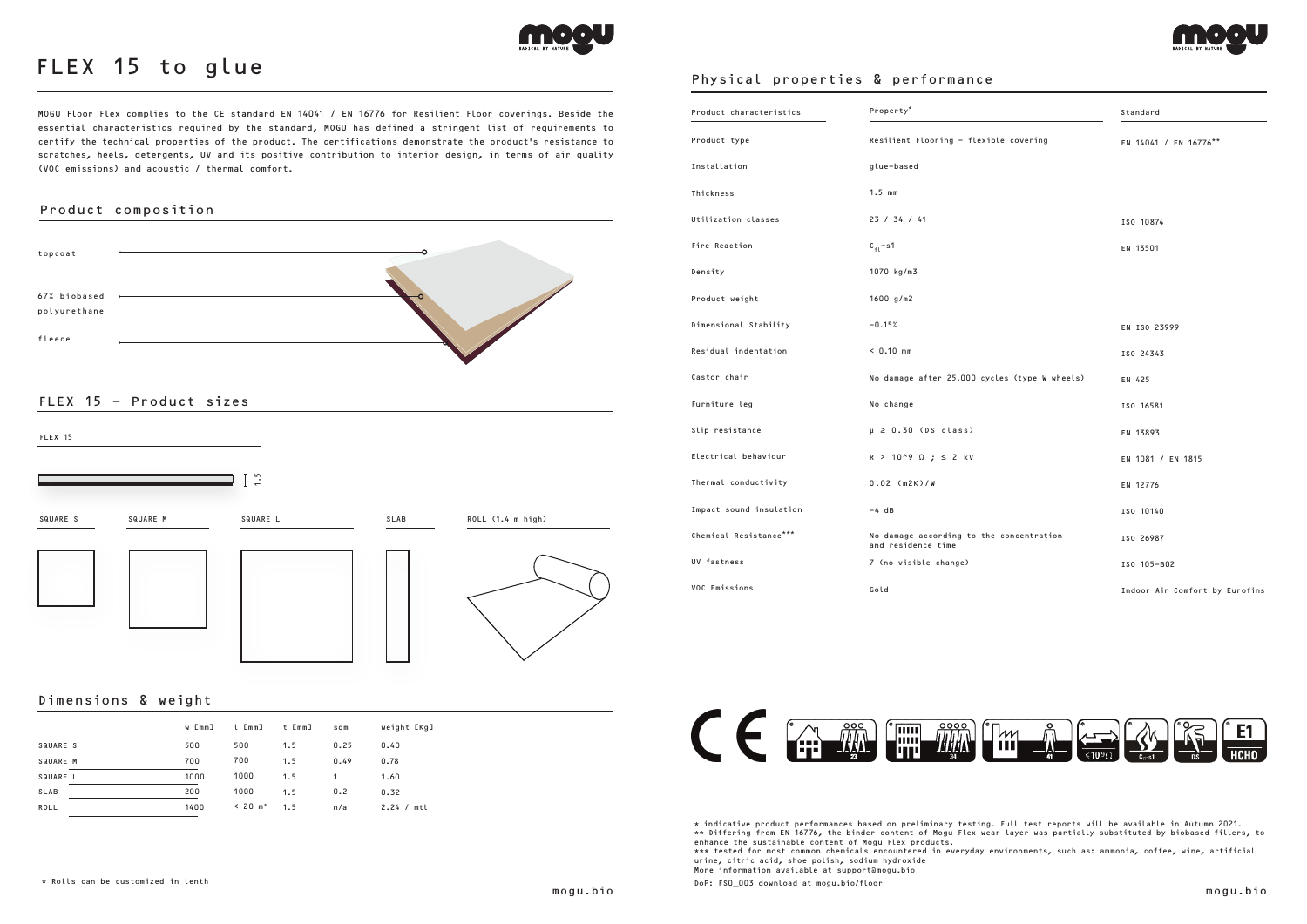# FLEX 25 - Product sizes

![](_page_3_Picture_0.jpeg)

# FLEX 25 to glue

# Product composition

![](_page_3_Figure_4.jpeg)

# Physical properties & performance

#### Dimensions & weight

![](_page_3_Figure_6.jpeg)

|                 | w [mm] | l [mm]    | t [mm] | sqm  | weight [Kg]   |
|-----------------|--------|-----------|--------|------|---------------|
| SQUARE S        | 500    | 500       | 2.5    | 0.25 | 0.68          |
| <b>SQUARE M</b> | 700    | 700       | 2.5    | 0.49 | 1.32          |
| SQUARE L        | 1000   | 1000      | 2.5    | 1    | 2.70          |
| <b>SLAB</b>     | 200    | 1000      | 2.5    | 0.2  | 0.54          |
| ROLL            | 1400   | $< 20 m*$ | 2.5    | n/a  | 2.94 /<br>mtl |

| Product characteristics | Property*                                                      | Standard                       |
|-------------------------|----------------------------------------------------------------|--------------------------------|
| Product type            | Resilient Flooring - flexible covering                         | EN 14041 / EN 16776**          |
| Installation            | glue-based                                                     |                                |
| Thickness               | $2.5$ mm                                                       |                                |
| Utilization classes     | 23 / 34 / 41                                                   | ISO 10874                      |
| Fire Reaction           | $C_{f1}$ -s1                                                   | EN 13501                       |
| Density                 | 1060 kg/m3                                                     |                                |
| Product weight          | 2100 g/m2                                                      |                                |
| Dimensional Stability   | $-0.15%$                                                       | EN ISO 23999                   |
| Residual indentation    | $< 0.10$ mm                                                    | ISO 24343                      |
| Castor chair            | No damage after 25.000 cycles (type W wheels)                  | EN 425                         |
| Furniture leg           | No change                                                      | ISO 16581                      |
| Slip resistance         | $\mu \geq 0.30$ (DS class)                                     | EN 13893                       |
| Electrical behaviour    | $R > 10^{9} \Omega$ ; $\leq 2$ kV                              | EN 1081 / EN 1815              |
| Thermal conductivity    | $0.02$ (m2K)/W                                                 | EN 12776                       |
| Impact sound insulation | $-5$ dB                                                        | ISO 10140                      |
| Chemical Resistance***  | No damage according to the concentration<br>and residence time | ISO 26987                      |
| UV fastness             | 7 (no visible change)                                          | ISO 105-B02                    |
| VOC Emissions           | Gold                                                           | Indoor Air Comfort by Eurofins |

![](_page_3_Picture_11.jpeg)

\* indicative product performances based on preliminary testing. Full CE certifications will be available in Autumn 2022. \*\* Differing from EN 16776, the binder content of Mogu Flex wear layer was partially substituted by biobased fillers, to enhance the sustainable content of Mogu Flex products. \*\*\* tested for most common chemicals encountered in everyday environments, such as: ammonia, coffee, wine, artificial urine, citric acid, shoe polish, sodium hydroxide More information available at support@mogu.bio

MOGU Floor Flex complies to the CE standard EN 14041 / EN 16776 for Resilient Floor coverings. Beside the essential characteristics required by the standard, MOGU has defined a stringent list of requirements to certify the technical properties of the product. The certifications demonstrate the product's resistance to scratches, heels, detergents, UV and its positive contribution to interior design, in terms of air quality (VOC emissions) and acoustic / thermal comfort.

![](_page_3_Picture_15.jpeg)

![](_page_3_Picture_16.jpeg)